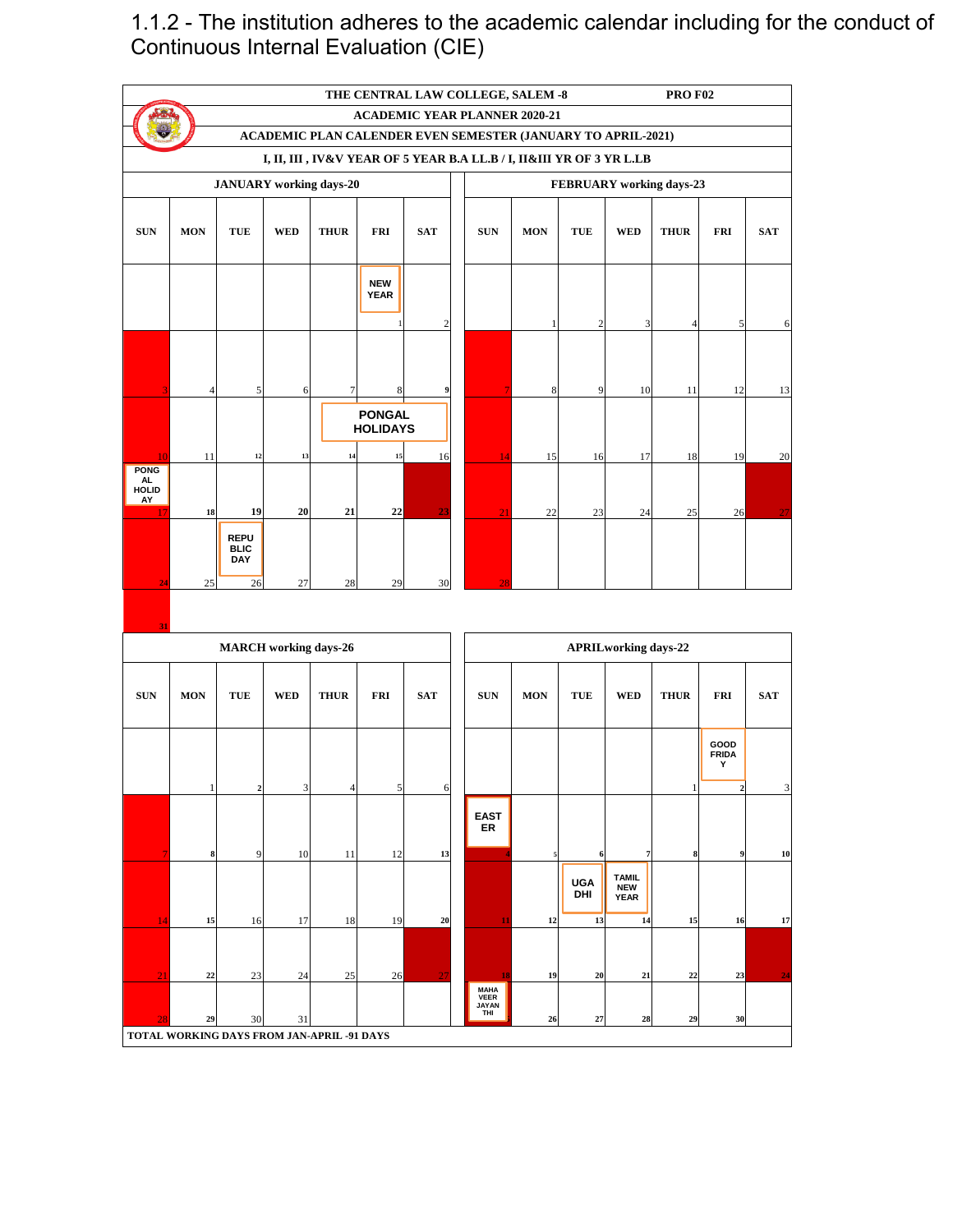|            |            |            |                            |                |            |            | THE CENTRAL LAW COLLEGE, SALEM -8<br><b>PRO F02</b>                   |            |                                                         |            |             |                |                                                            |  |  |  |
|------------|------------|------------|----------------------------|----------------|------------|------------|-----------------------------------------------------------------------|------------|---------------------------------------------------------|------------|-------------|----------------|------------------------------------------------------------|--|--|--|
|            |            |            |                            |                |            |            | <b>ACADEMIC YEAR PLANNER 2020-21</b>                                  |            |                                                         |            |             |                |                                                            |  |  |  |
|            |            |            |                            |                |            |            | ACADEMIC PLAN CALENDER ODD SEMESTER (JULY TO DECEMBER-2020)           |            |                                                         |            |             |                |                                                            |  |  |  |
|            |            |            |                            |                |            |            | I, II, III , IV&V YEAR OF 5 YEAR B.A LL.B / I, II&III YR OF 3 YR L.LB |            |                                                         |            |             |                |                                                            |  |  |  |
|            |            |            | <b>JULYworking days-26</b> |                |            |            |                                                                       |            | <b>AUGUST</b> working days-22                           |            |             |                |                                                            |  |  |  |
| <b>SUN</b> | <b>MON</b> | <b>TUE</b> | <b>WED</b>                 | <b>THUR</b>    | <b>FRI</b> | <b>SAT</b> | <b>SUN</b>                                                            | <b>MON</b> | <b>TUE</b>                                              | <b>WED</b> | <b>THUR</b> | <b>FRI</b>     | <b>SAT</b>                                                 |  |  |  |
|            |            |            | <b>RE</b><br><b>OPEN</b>   |                |            |            |                                                                       |            |                                                         |            |             |                | <b>BAKR</b><br>ID                                          |  |  |  |
|            |            |            | $\mathbf{1}$               | $\overline{c}$ | 3          | 4          |                                                                       |            |                                                         |            |             |                | $\mathbf{1}$                                               |  |  |  |
|            |            |            |                            |                |            |            | <b>AADI</b><br><b>PERU</b><br>KU                                      |            |                                                         |            |             |                |                                                            |  |  |  |
|            | 6          | $\tau$     | 8                          | 9              | 10         | 11         |                                                                       | 3          | 4                                                       | 5          | 6           | 7 <sup>1</sup> | 8                                                          |  |  |  |
|            |            |            |                            |                |            |            |                                                                       |            | <b>KRISH</b><br><b>NA</b><br><b>JAYA</b><br><b>NTHI</b> |            |             |                | <b>INDEP</b><br><b>ENDA</b><br><b>NCE</b><br><b>DAY</b>    |  |  |  |
| 12         | 13         | 14         | 15                         | 16             | $17\,$     | 18         |                                                                       | 10         | 11                                                      | 12         | 13          | 14             | 15                                                         |  |  |  |
|            |            |            |                            |                |            |            |                                                                       |            | $1-5YR$<br><b>RE</b><br><b>OPEN</b>                     |            |             |                | <b>VINAY</b><br><b>AGAR</b><br><b>SATH</b><br><b>URTHI</b> |  |  |  |
| 19         | 20         | 21         | 22                         | 23             | 24         | 25         | 16                                                                    | 17         | 18                                                      | 19         | 20          | 21             |                                                            |  |  |  |
| 26         | 27         | 28         | 29                         | 30             | 31         |            | 23                                                                    | 24         | 25                                                      | 26         | 27          | 28             | 29                                                         |  |  |  |
|            |            |            |                            |                |            |            | <b>MOHA</b><br><b>RAM</b>                                             | 31         |                                                         |            |             |                |                                                            |  |  |  |

|            |                |            | <b>SEPTEMBER</b> working days-25 |             |            |            |                                                                                                                                        |            |            |            | <b>OCTOBER</b> working days-23      |                                                 |            |
|------------|----------------|------------|----------------------------------|-------------|------------|------------|----------------------------------------------------------------------------------------------------------------------------------------|------------|------------|------------|-------------------------------------|-------------------------------------------------|------------|
| <b>SUN</b> | <b>MON</b>     | <b>TUE</b> | <b>WED</b>                       | <b>THUR</b> | <b>FRI</b> | <b>SAT</b> | <b>SUN</b>                                                                                                                             | <b>MON</b> | <b>TUE</b> | <b>WED</b> | <b>THUR</b>                         | <b>FRI</b>                                      | <b>SAT</b> |
|            |                |            | $\mathbf{2}$                     | 3           | 4          | 5          |                                                                                                                                        |            |            |            | $1-3YR$<br><b>RE</b><br><b>OPEN</b> | <b>GAND</b><br>HI<br><b>JAYA</b><br><b>NTHI</b> | 3          |
| 6          | $7\phantom{.}$ | 8          | $\boldsymbol{9}$                 | 10          | 11         | 12         |                                                                                                                                        | 5          | 6          | 7          | 8                                   | 9                                               | 10         |
| 13         | 14             | 15         | 16                               | 17          | 18         | 19         | 11                                                                                                                                     | 12         | 13         | 14         | 15                                  | 16                                              | 17         |
| 20         | 21             | 22         | 23                               | 24          | 25         | 26         | 18                                                                                                                                     | 19         | 20         | 21         | 22                                  | 23                                              | 24         |
| 27         | 28             | 29         | 30                               |             |            |            | <b>POOJA</b><br><b>HOLIDAYS</b><br>25<br>II,III,IV&V YEAR OF B.A.LLB AND II&III YEAR OF L.LB WORKING DAYS FROM JULY TO OCTOBER-96 DAYS | 26         | $27\,$     | 28         | 29                                  | <b>MILAD</b><br><b>I NABI</b><br>30             | 31         |